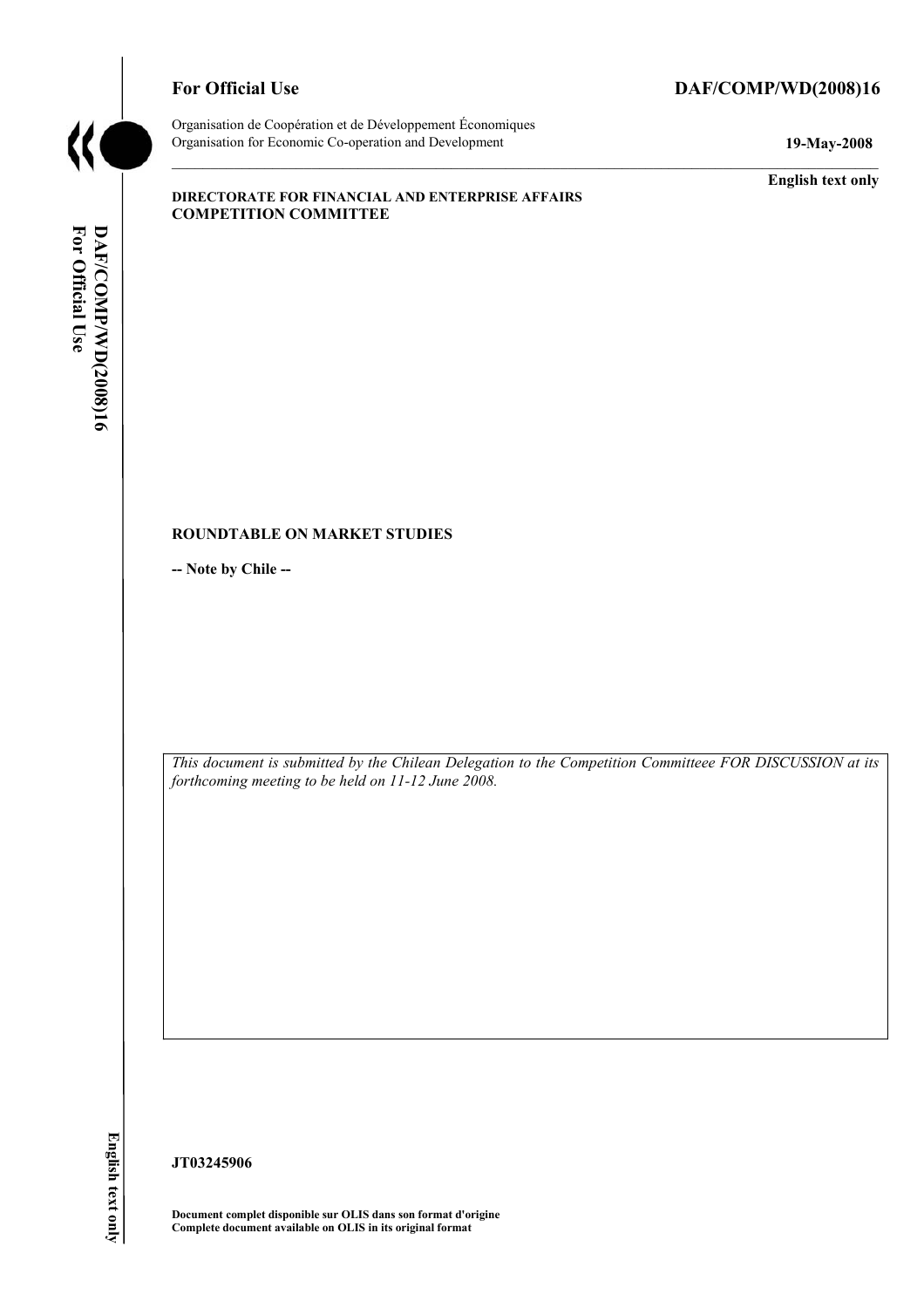# **1. Background**

### *1.1 The Context*

1. Chile has an important tradition in competition enforcement. The first statute on competition and market access was enacted in 1959, although the current institutional framework was established by Decree Law n° 211 (DL 211) in 1973 and its subsequent amendments which were approved during the past decade. In its first article, this legal statute establishes that the Law's target is "to promote and defend free competition in markets", and in subsequent articles it defines the institutional framework.

2. The current Competition System is integrated by two authorities, the competition agency, the *Fiscalía Nacional Económica* (FNE, or National Economic Prosecutor's Office), which has investigative powers, but no remedial ones, and the *Tribunal de Defensa de la Libre Competencia* (hereinafter, TDLC), a Competition Court with remedial and adjucative powers, part of the Judiciary. These institutions are in charge of the prevention, investigation –the FNE–, and sanction –the TDLC- of the conducts that infringe the competition law for the protection of market competition.

3. In June 2006 the Government presented before Congress an important bill that includes a number of amendments to the competition law regarding the FNE, providing for additional investigative powers and limited remedial powers (consent agreements for mergers and antirust enforcement requiring judicial approval), and in relation to the TDLC, providing for the strengthening of its independence, amendments to its procedures, and raising its maximum fines. This bill is currently before the Senate for the second stage of legislative discussion.

# *1.2 Faculties of the Agency*

4. The FNE is an independent public service with legal capacity and budget of its own, administratively linked to the Government through the Ministry of Economy (Article 33 of DL 211). Its faculties and duties as an enforcement agency are defined in Articles 39, 40 y 41 of Title II of DL 211.

5. In compliance with DL 211 in force, the FNE deals with the promotion and enforcement of free competition, by detecting, investigating and prosecuting violations to the competition statute, and subsequently submitting complaints to the Competition Court and other Courts of Law if necessary. The FNE also acts as an expert elaborating technical reports to the Competition Court in cases not initially prosecuted by the agency. And last, the agency plays an increasing role in competition advocacy.

6. Finally, and for the agency to compel market participants to provide data for market studies and research, the bill under discussion before the Senate now explicitly provides for the FNE to conduct sectorial enquiries and market surveys; the lack of this power has, in some cases, lead to the opening of a formal investigation which allows the request of information from private parties.

# *1.3 The agency's internal organisation*

7. From the first term of 2007 onwards, the FNE has adopted a new internal structure, organising its staff in four divisions -Legal, Economic, Research and Management Divisions- and an Institutional Affairs Department. The Executive staff also encompasses the Prosecutor's Advisory units (Auditor and Attorney General).

8. This restructuring arose basically from the need to increase the professional expertise of the investigative units –Legal and Economic Divisions- and the resources devoted to prosecution, and also to strengthen a research unit confined to capacity building and non contingent issues. The Research Division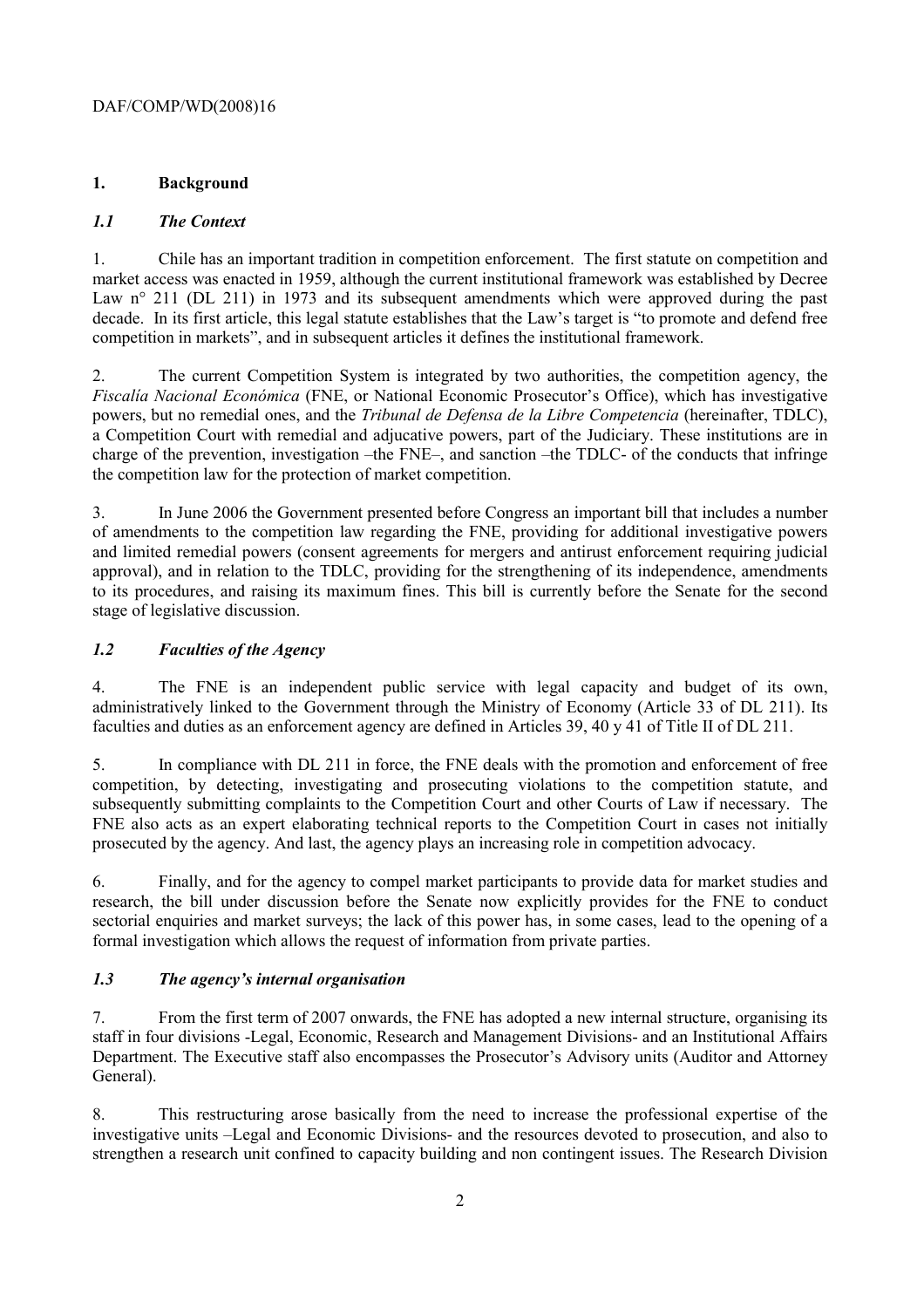aims to provide the investigative units with a wider and deeper assessment of markets –not limited to a specific case-, exploring potential risks for competition and anticipating anti-competitive strategies form their players. In this way the Research Division aims at increasing the impact of the enforcement actions that the FNE initiates, achieving an effective contribution to fulfilment of the FNE's mission: "*To enable the benefits of exchange in a market economy based on free and sound competition, thus allowing the largest general welfare of citizens; and to prevent agents enjoying individual or joint market power from harming the public interest by violating the economic freedom of others".*

### **2. Market Studies**

### *2.1 What does the FNE considers a "Market Study"?*

9. The FNE understands as market studies all those activities enhancing its current knowledge on specific economic activities, on the grounds of a systematic method of analysis (scientific method) and internally peer reviewed. They can be carried out by professionals at the FNE or by external consultants, whose fees are paid from the FNE's own funds or by means of external resources received by the FNE.

10. These market enquires have lead to internal working papers and data bases, so their results and main conclusions are treated as internal information and knowledge within the FNE; nevertheless, these studies can and have been made public in the context of cases or reports submitted to the Competition Court. Thus, these market studies feed the professionals works of the enforcement units, as well as serve as material that can also be considered a baseline for technical reports to the Competition Court, and for the National Economic Prosecutor's founded opinions when responding consultations made by Legislators (an advocacy working line of the FNE). The agency frequently acts as a technical support for the Legislative power and other agencies of the Executive. In this sense, market studies help the FNE by strengthening its requested opinions on specific topics in relation to markets and economic activities not necessarily covered by current or past investigations.

# *2.2 Objectives of these Market Surveys*

11. The goals of markets surveys to be developed by the FNE are the following:

- to gain insight into the market structure of particular sectors, identifying their players and the business practices prevailing therein;
- to improve the understanding on how firms operate and the conditions under which their business practices are likely to be anticompetitive;
- to assist the enforcement units (Legal and Economic Divisions) in its investigative and prosecuting roles;
- to identify entry conditions in different markets, while assessing whether there are elements which turn the entrance of new players to the markets more difficult, or affecting its opportunity or sufficiency. Note that the examined entry conditions consider both legal barriers (particularly the competitive impact of norms and sector regulations) and strategic barriers raised by incumbents;
- to identify the policies and practices of governmental agencies and sectorial regulators that might have substantial adverse effects on market competition; and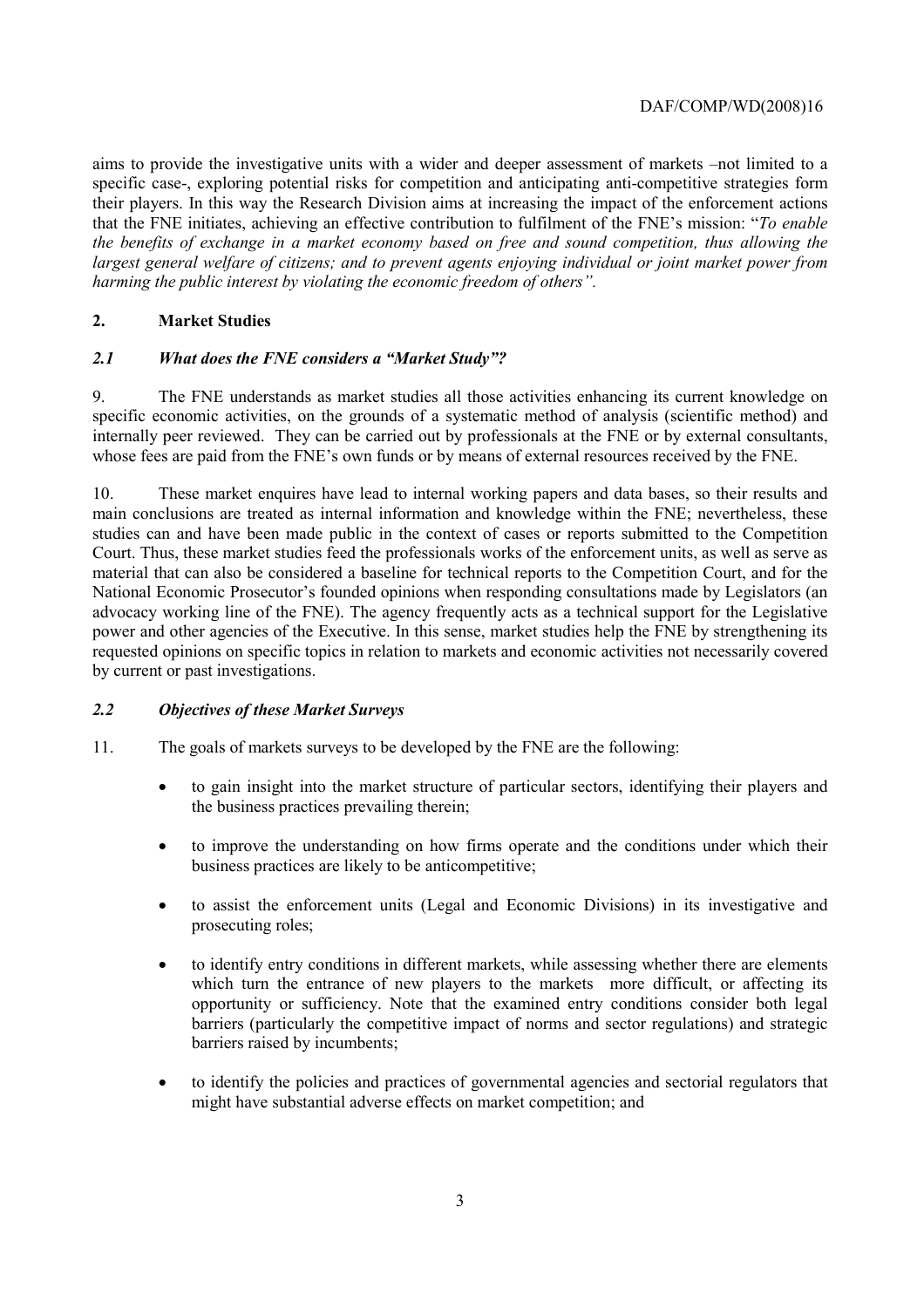• to identify whether the agency's previous enforcement efforts were necessary and successful, that is, to measure the impact of its actions on market performance.

12. The market surveys can also provide a ground for launching an *ex – officio* investigation whenever their outcomes suggest that in a market a certain feature, structure or condition, or combination of them, prevent, restrict or distort competition therein.

### *2.3 Determination of the Industries to be surveyed*

13. In an initial stage, market studies have been conducted under a strategic focus based on current challenges for the FNE raised by its contingent investigative duties. As the number of the general market studies already concluded rise, it has become possible to explore new markets outside of the contingency, thus building up the capacity of being proactive and to better respond to eventual challenges on these markets.

14. In a first stage, consideration was given to the following criteria as general guidance to decide in which markets to conduct studies:

- those economic sectors which have not been discussed or investigated before and with high impact on consumers;
- those markets with high entry barriers;
- those markets with few players;
- potentially conflictive, based on the number of complaints or public notoriousness;
- the likelihood of mergers;
- where previous studies suggest the convenience of further inquires, and those that for any other reason need to be studied in greater depth.

# *2.4 Where to get the required information: the relevant role of strategic partnerships*

15. Despite the fact the FNE cannot currently compel stakeholders and other market participants to provide data for market studies, the latter comes both from those who are willing to provide it and also from public sources —other agencies and market agents, seminars, publications, institutional Web sites, or financial sheets and statements. In some cases, the data comes from those who trade it: consultants, research and information companies and other firms. The FNE can resort too to information elaborated in previous cases, provided it does not violate due confidentiality or affect the informant or related third parties.

16. As already explained, the agency can request information from the market participants but our statute only considers for mandatory information requests in cases were a formal investigation is brought up. Acknowledging that the competition agency needs to cope with this problem, the Government has sought to grant the agency's powers to compel market participants to provide data for market studies, and not just for investigations been conducted. Accordingly, and as underlined before, this is an issue currently being discussed before the Senate along with the other amendments to the DL 211.

17. Furthermore, in the case of investigations in process, the FNE can lay claim on other agencies' information (Article 39, letters f), and g)). This is in addition to public information available and hence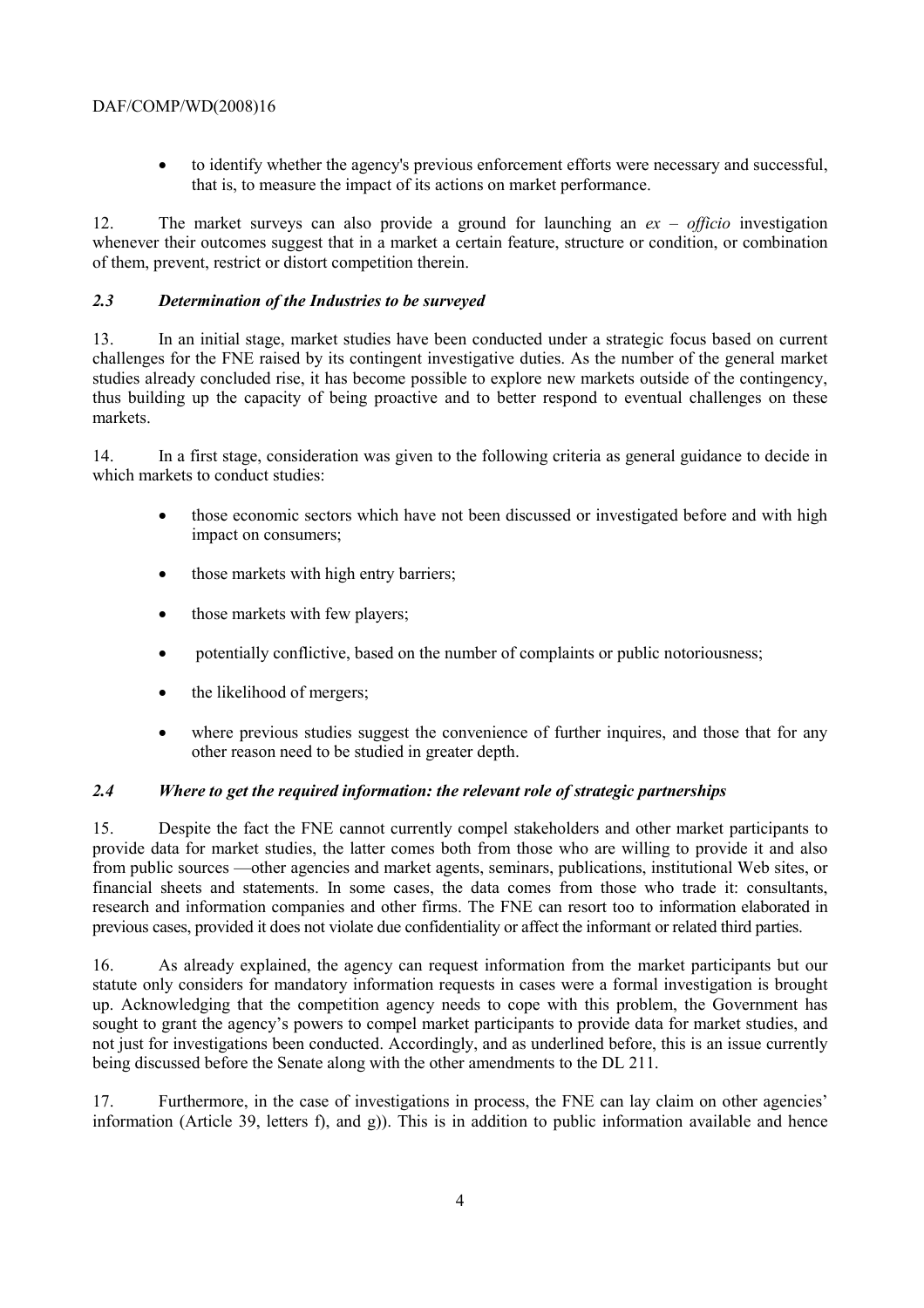likewise obtainable and only limited by the reach of other laws concerning the use of private data and statistical confidentiality.

18. Notwithstanding the above, concerning market studies, the FNE has signed cooperation agreements with other agencies and sectorial regulators. An example of this is the cooperation agreement signed between the competition agency and the National Consumer Service *(Servicio Nacional del Consumidor-*SERNAC in charge of consumer protection in Chile. SERNAC has been involved in the raising of field information for studies on matters of common interest. Other examples of strategic partnerships between agencies are:

- *Junta Aeronáutica Civil* (JAC), sectorial regulator for air transport. The strategic relationship with this agency had adopted the form of roundtables with the object of improving the sector's competitiveness, following the FNE recommendations, including the submission of information by JAC to the FNE on a permanent base.
- *Superintendencia de Servicios Sanitarios* (SIS), the Chilean sanitary services regulator (water and sewage). There has been a collaborative relationship originated by the investigation of a specific case that triggered judiciary actions by the FNE. In this case, the strategic partnership led to the timely communication and access of relevant information by the competition agency, and also to an adequate coordination between the competition and the sectorial regulator in order not to affect each other's objectives.
- *Superintendencia de Electricidad y Combustible* (SEC). Coordination has taken place in the gas and fuel markets, in those cases in which companies' actions have exceeded the reach of the regulator faculties. In these cases the regulator submits to the FNE both the case and all its available information for the FNE to consider prosecution.

19. Finally, it is worth to consider that a new market study is jointly being carried out by the Health Superintendency and the FNE, to examine medical and health services' markets from the competition perspective, following their common interest in assuring that this markets work in an efficient way.

# *2.5 Budget constraint for Market Surveys*

20. Hiring external consultants with the purpose of elaborating markets studies is a relatively recent practice in the FNE. Yet in the recent years this has meant an expenditure of about 3% to 4 % if its budget, a figure that is expected to increase over the following years. Considering internal human resources allocated to this activity, this figure reaches about 6% to 8% of FNE's total budget. As an estimation, each market study takes, on average, four to six months of full dedication by a qualified professional or a small team with the related institutional support.

#### *2.6 Main experiences*

21. During the recent years, the FNE has conducted several market studies. They have served both to back up the FNE's position in judiciary procedures and to enhance the institutional knowledge on specific markets of high concentration or in which there may be a high probability of future investigations.

#### *2.6.1 Health Insurance Companies industry*

22. A series of studies on this market conducted both internally and externally, served as a basis for the FNE's actions taken against the main providers of health insurance companies in 2005.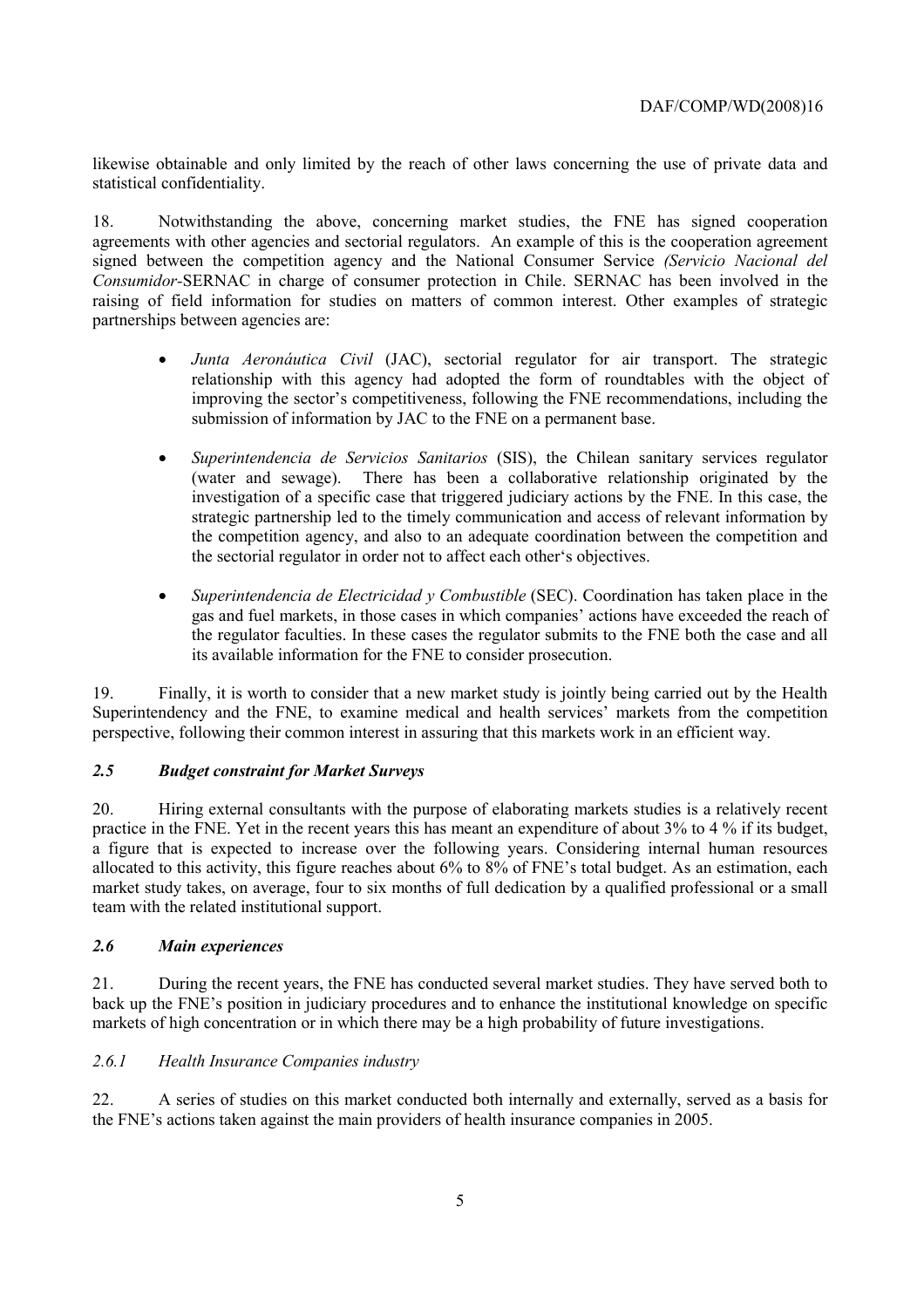### *2.6.2 Supermarket industry*

23. The Chilean supermarket industry has become increasingly concentrated over the last decade, due to both the organic growth of the main actors and to mergers that have reduced the number of firms in the former. This has affected the relationships between supermarkets and their trading partners, both 'upstream' (suppliers) and 'down-steam' (customers). The study analysed the relationship among participants upon the base of publicly available empirical evidence, and it results were one of the elements considered in the recent actions of the Competition authorities in this market.

### *2..6.3 Banking sector*

24. The Chilean banking industry has rapidly grown since the latest 80's, at a rate much higher than the GDP's. This expansion has simultaneously come about and has been caused by an ongoing sector's deregulation and technological changes of great magnitude. For its part deregulation has allowed the banking market, among other effects, to develop new products and trading platforms. This diversification has been followed by the rise in fees and the introduction of commissions for the new services provided, affecting the income structure of the industry, with implications to the industry's organisation. Alongside, during the 90's and in this decade a decrease was seen in the number of banks in the market due to a wave of mergers and acquisitions that significantly increased the industry's concentration and introducing additional challenges to competition authorities.

25. With all this in mind, the Economic Division prepared its first banking survey in 2005. Two years later, the FNE funded an external study which was undertaken by academics researchers, which consisted mainly in an econometric analysis measuring the competitiveness of the Chilean banking industry as a whole. Nevertheless, the new products and platforms of services currently supplied made the aggregate analysis insufficient to assess the ongoing competition in each of them, and therefore further research is currently conducted as an extension.

# *2.6.4 Petroleum market and Gasoline stations*

26. In 2007 the FNE funded some research carried out by external economists, oriented to testing the existence of collusion at gasoline retail distribution using structural and *screening* econometric models.

# *2.6.5 Sanitary Services*

27. Following a complaint submitted by a group of housing construction companies, which alleged against the main water and sewage services companies to be charging excessive tariffs in geographical areas not subject to a concession system, the FNE hired an external team to produce a study and to strength its position in the claims brought following the respective investigation. This is another example in which the participation of external advisors complements the internal expertise of the permanent team, with benefit for both current actions and to boost internal preparation for future challenges in a specific field that requires a high degree of specialisation and which is subject to permanent changes in technology and regulation rules.

#### *2.6.6 Telecom*

28. Such as it was the case of banking, the telecom sector has been studied several times and by different teams, both internal and external. It is also the case that this industry is subject to vertiginous technological change and modifications on regulatory rules. The following are the main studies on this subject: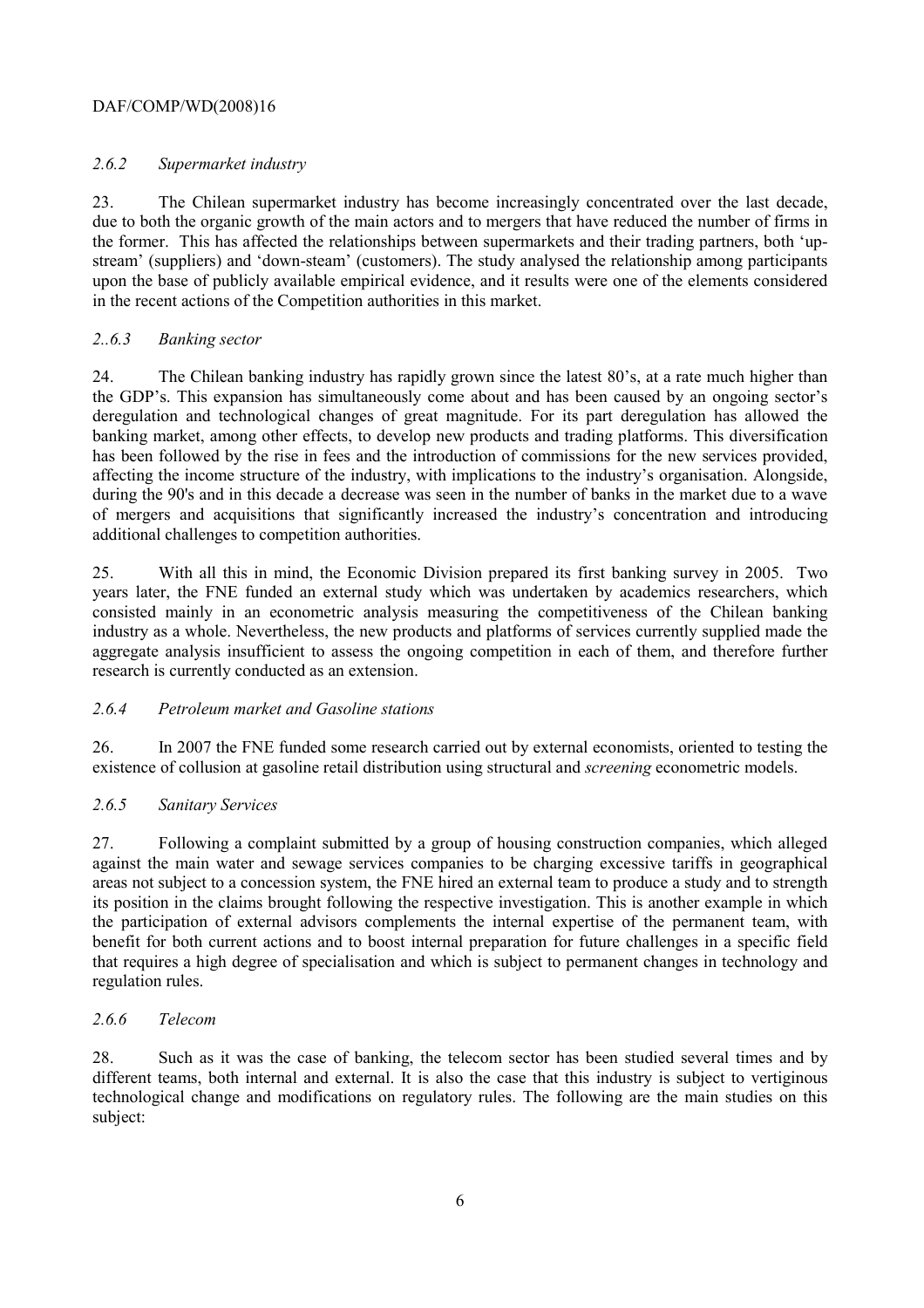# Mobile telephony market

29. There are two studies on this particular matter, one of them was internally produced, and the second one, by external advisors. Both of them are complementary and help to explain how the mobile telephony market operate therein and interact with other connected markets (as local telephony and long distance carriers) and facilities. Both studies contributed to identify competition issues and imperfections, and were used as a basis for the National Economic Prosecutor's opinion in the congressional discussions concerning new legislation on this market.

### Third generation technology in mobile telephony (3G)

30. Once again, external and internal research efforts were successfully combined in order to develop the necessary technical expertise to intervene in this highly complex market. These studies focused on how do the bidding procedures of new radio spectrum to be awarded to enhance 3G services affect the mobile telephony market, and to a lesser extent, the new mobile Internet services market. Besides, as a result of these studies, the FNE presented recommendations for the design of further bidding auctions of the radio spectrum, as requested by the TDLC in a consultation filed by the telecom regulator.

### *2.6.7 Air transport market*

31. In 2007, an external study was contracted by the FNE, to evaluate the determinants that affect the entry on air transport market (particularly for the route Santiago – Lima), with special emphasis in the analysis on air traffic rights as an asset that affects entrance in this market. As a result, the FNE is now studying how the traffic rights bidding procedures need to be established to lower the barriers for new competitors.

#### *2.6.8 Some ongoing in 2008*

#### Health services providers

32. Health benefits (or medical and health services) are a set of essential health activities and procedures for diagnosis, treatment and monitoring of disease. In general, they can be grouped in: 1) medical care; 2) diagnostic tests; 3) clinical and / or therapeutic support procedures; 4) surgical interventions and 5) other services. At present there is considerable information from the Health Superintendency regarding the number of medical attentions, available beds, existing health institutions and other public and private data. Yet the FNE can benefit from enhancing its knowledge and comprehension of the industry and of the way its participants interact, and therefore reaching a general diagnosis or appraisal of competition in the market for medical and health services in Chile.

33. This is of the utmost importance since one of the government's priorities is to ensure the whole population's timely access to health care, neglecting neither its quality nor the efficiency in resource use. This, coupled with the social welfare to be obtained at improving competition and therefore efficiency in the provision of health services, urge a thorough study of this economic sector.

34. The proposed study aims at answering what is meant by a "market" of health benefit providers, thus becoming a systematic effort to identify and understand the sector's performance from the perspective of competition.

#### Construction

35. From the economic point of view the construction industry is highly complex, not only because of the interaction of several markets, both upstream -diversity of inputs- and downstream, but also because